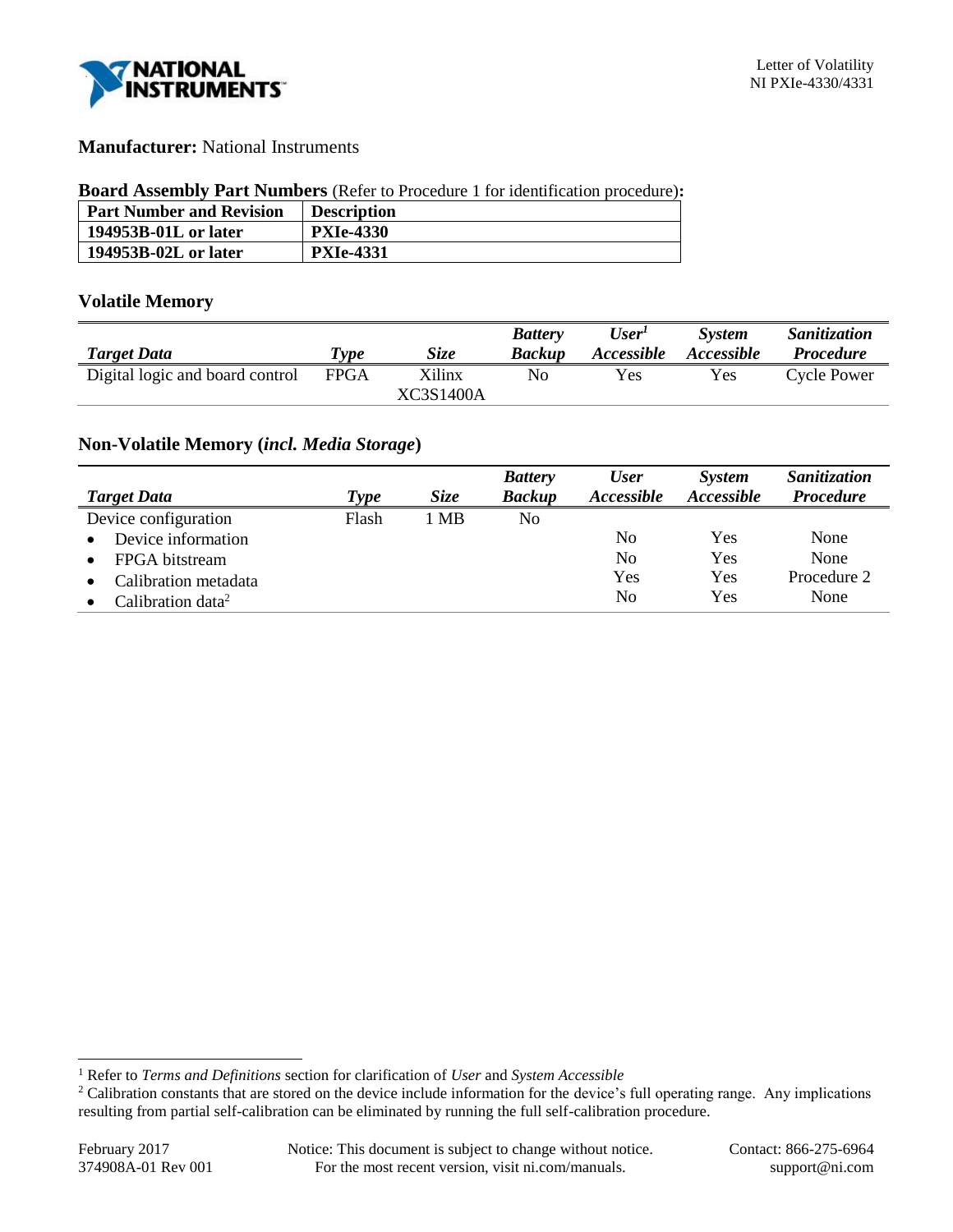

# **Procedures**

### **Procedure 1 – Board Assembly Part Number identification:**

To determine the Board Assembly Part Number and Revision, refer to the label applied to the surface of your product. The Assembly Part Number should be formatted as "P/N: #####a-##L.

### **Procedure 2 - Device Configuration Flash (Calibration Metadata):**

The user-accessible areas of the Device Configuration Flash are exposed through a calibration Applications Programming Interface (API) in LabVIEW. To clear the calibration meta-data area, complete the following steps:

- 1. To clear the calibration password, overwrite the existing **Calibration Password** twice with nonsensitive password using the *DAQmx Change External Calibration Password* function in the NI-DAQmx Calibration API.
- 2. To clear the user-defined information, overwrite the existing **User-Defined Information** twice with non-sensitive information using the *User-Defined Information* property in the NI-DAQmx Calibration API